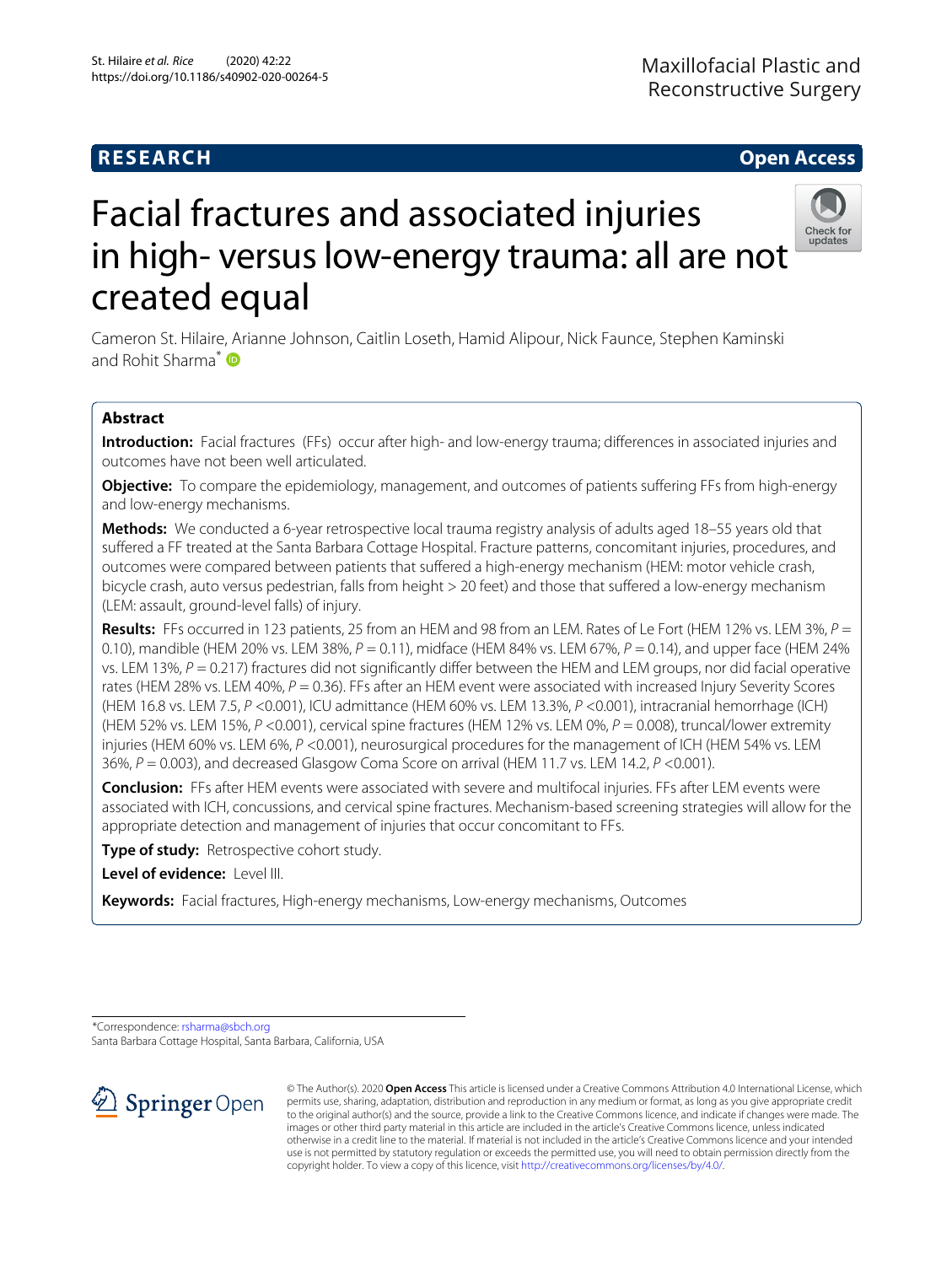#### **Introduction**

Dating back to the foundational work of Rene Le Fort, facial fractures (FFs) are recognized as an important source of morbidity after injury and are often associated with significant concomitant trauma [\[1\]](#page-5-0). Seemingly lowenergy mechanisms (LEMs) such as assaults or groundlevel falls can often lead to considerable craniofacial injuries, and high-energy mechanisms (HEMs) such as motor vehicle or bicycle crashes can leave clinicians managing major multisystem trauma alongside the FFs. Due to the innate biomechanics of the craniofacial bones, similar FF patterns can occur after a wide spectrum of traumatic forces, and so it is often times unclear what diagnostic tests are warranted in order to detect concomitant injuries and guide management decisions [\[2\]](#page-5-1)

There have been a limited number of studies comparing the differences in fracture patterns, concomitant injuries, and management of patients with FFs following an LEM or HEM event. Prior studies describing patient outcomes after a FF often grouped heterogeneous mechanisms of injury (MOIs) together when evaluating mortality rates, airway management needs, or rates of intracranial hemorrhage (ICH) [\[3–](#page-5-2)[7\]](#page-5-3). Grouping together both high-energy and low-energy MOIs, however, risks missing potential differences in injuries and outcomes between the two groups. A more granular understanding of injury patterns and outcomes can be obtained with mechanismspecific comparative analyses and, in an era when utilizing evidence-based screening protocols are of paramount importance, can better guide imaging and management decisions [\[8,](#page-5-4) [9\]](#page-5-5). In order to better differentiate the injuries and outcomes in patients with FFs after various MOIs, we evaluated fracture patterns, concomitant injuries, procedures required, timing of procedures, and outcomes in patients presenting with FFs after LEMs and HEMs.

#### **Methods**

After Institutional Review Board approval, we conducted a retrospective review of patient records maintained in our trauma registry at the Santa Barbara Cottage Hospital (SBCH). SBCH is an academic teaching hospital, regional referral center, and an American College of Surgeons verified Level-1 Trauma Center in Santa Barbara, CA. We identified all adult patients aged 18–55 years old evaluated at SBCH for facial fractures (ICD-9 Codes 802.0-802.9 and 804.0-804.9, ICD-10 Codes S02.2-S02.9) from January 2013 to April 2019. Patients were then classified into LEM or HEM, defined by MOI (Table [1\)](#page-1-0). Statistical analysis was performed using R Version 3.5.1 [\[10\]](#page-5-6). Patient demographics, comorbidities, FF region, concomitant injuries, procedures performed, and mortality rates were compared using Fisher's exact test of independence. FFs were divided into upper face (supraorbital rim, orbital roof, frontal bone, frontal sinus), midface (nasal,

#### <span id="page-1-0"></span>**Table 1** Mechanisms of injury

| Low energy $(n = 90)$                  |           |
|----------------------------------------|-----------|
| Assault (%)                            | 64 (65.3) |
| Ground-level fall (%)                  | 14 (14.3) |
| Bicycle/skateboard crash (%)           | 12(12.2)  |
| Sports-related (%)                     | 5(5.1)    |
| Work-related (%)                       | 2(2.0)    |
| Self-inflicted (blunt head injury) (%) | 1(1.0)    |
| High energy ( $n = 25$ )               |           |
| Fall from height $>20$ feet (%)        | 13 (52.0) |
| Motor vehicle crash (%)                | 5(20.0)   |
| Auto vs. pedestrian (%)                | 4(16.0)   |
| Motorcycle crash (%)                   | 2(8.0)    |
| Gunshot to face (%)                    | 1(4.0)    |

maxillary, zygomatic, orbital wall, ethmoid, dentoalveolar bones), and those involving the mandible. Injury severity score (ISS), hospital length of stay (LOS), intensive care unit (ICU) LOS, and number of days from admission until operation for patients that underwent surgery were compared using an independent two-sample Mann-Whitney *U* test.

### **Results**

We identified 123 patients with FFs, 98 (80%) were due to LEMs, and 25 (20%) were from HEMs. There were no significant differences in sex, age, history of osteoporosis, pre-injury steroid or tobacco use, mean calcium or albumin levels, or anticoagulant use. The most common LEMs were assault (65%), ground-level falls (14%), and bicycle/skateboard crashes (12%). The most common HEMs were falls from height > 20 feet (6 m) (52%), motor vehicle crashes (20%), and auto-versus pedestrian crashes (16%). Over half (54%) of LEM patients tested positive for ethanol in contrast to only 22% of HEM patients (*P* = 0.024). HEM patients had a longer overall LOS (HEM 14 days vs. LEM 4 days,  $P < 0.001$ ), longer ICU LOS (HEM 12 days vs. LEM 4 days,  $P = 0.011$ ), greater burden of injury based on ISS (HEM 16.8 vs. LEM 7.5, *P* <0.001), and subsequently higher ICU admission rates (HEM 60% vs. LEM 13% , *P* <0.001). Table [2](#page-2-0) summarizes patient demographics, comorbidities, and outcomes.

FF patterns were compared, and we found no differences in rates of upper face (HEM 24% vs. LEM 13%, *P* = 0.217), midface (HEM 84% vs. LEM 63%, *P* = 0.057), mandible (HEM 20% vs. LEM 38%, *P* = 0 .105), Le Fort (HEM 12% vs. LEM 3%,  $P = 0.098$ ), or bilateral fractures (HEM 32% vs. LEM 17%, *P* = 0.161). Facial surgeries were required in 40% of LEM patients and in 28% of HEM patients ( $P = 0.357$ ). The most common procedures in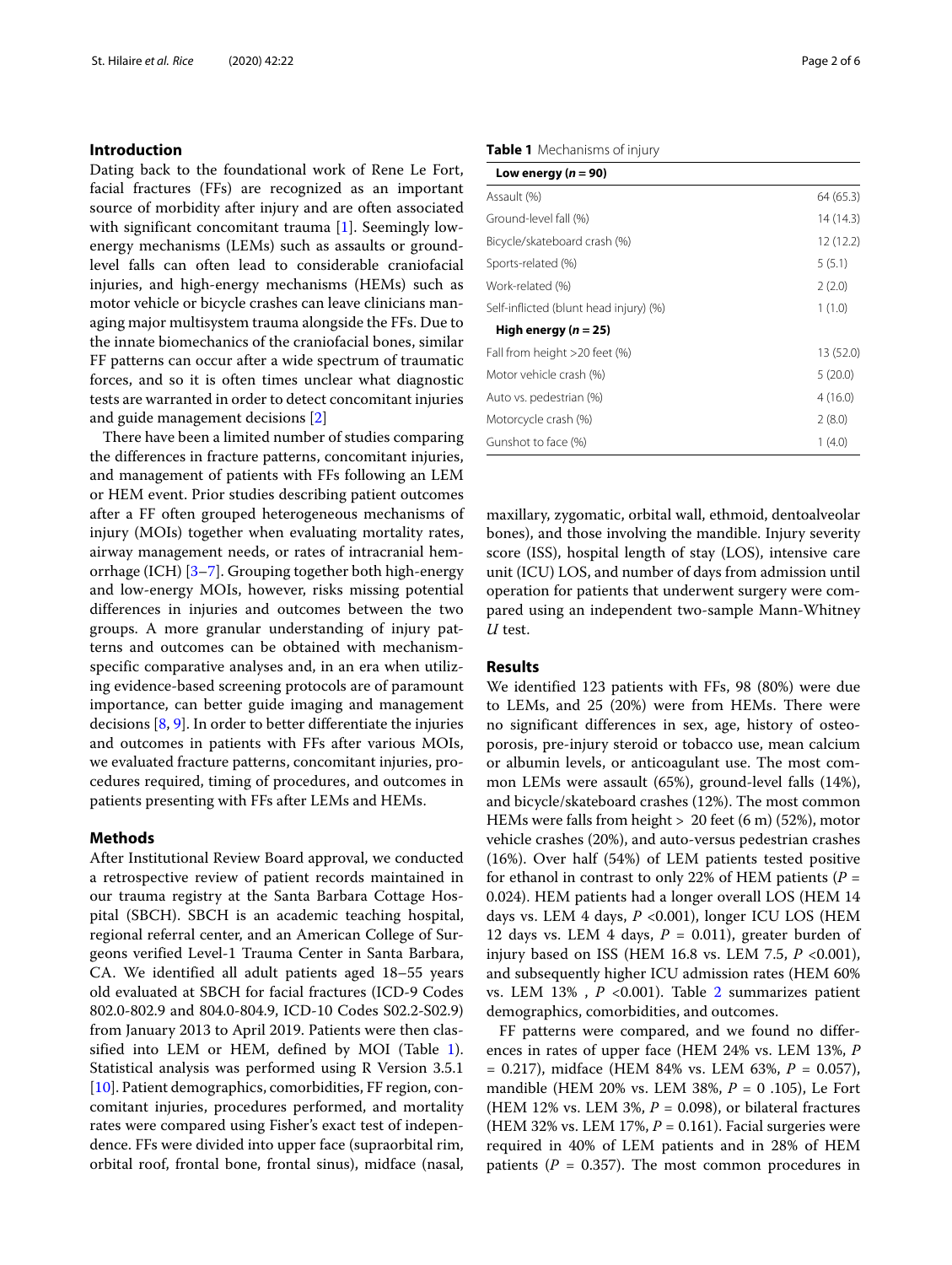#### <span id="page-2-0"></span>**Table 2** Patient demographics, comorbidities, and outcomes

|                                               | <b>Energy mechanism</b> |                     | P value      |
|-----------------------------------------------|-------------------------|---------------------|--------------|
|                                               | Low $(n = 98)$          | High $(n = 25)$     |              |
| Age $(SD)^1$                                  | 32.4 (12.6)             | 4.9(13.1)           | 0.489        |
| Number of males $(%)^2$                       | 87 (88.8)               | 19(76.1)            | 0.18         |
| History of osteoporosis $(\%)^2$              | 0/97(0)                 | 0(0)                | <b>NA</b>    |
| Pre-injury steroid use $(\%)^2$               | 1/97(1)                 | 0(0)                | $\mathbf{1}$ |
| Pre-injury tobacco use $(\%)^2$               | 26/97(27)               | 5(20)               | 0.661        |
| Pre-injury anticoagulant use (%) <sup>2</sup> | 0(0)                    | 2(8)                | 0.053        |
| Calcium levels $(SD)^1$                       | $9.0(0.7)$ , $n = 95$   | 9.0(0.6)            | 0.819        |
| Albumin levels (SD) <sup>1</sup>              | 4.3 $(0.4)$ , $n = 95$  | 4.3(0.7)            | 0.211        |
| Positive ethanol $(\%)^2$                     | 44/82 (54)              | 5/24(22)            | $0.012*$     |
| Hospital LOS-days (SD) <sup>1</sup>           | $4(4), n = 67$          | $14(12)$ , $n = 23$ | $< 0.001*$   |
| ICU LOS-days $(SD)^1$                         | $4(3)$ , $n = 13$       | $12(10)$ , $n = 15$ | $0.011*$     |
| ICU admittance $(\%)^2$                       | 13(13)                  | 15(60)              | $< 0.001*$   |
| Needing ventilator $(\%)^2$                   | 8(8)                    | 12(48)              | $< 0.001*$   |
| Days on ventilator (SD) <sup>1</sup>          | 4.7(6.5)                | 10.7(7.7)           | 0.081        |
| ISS(SD) <sup>1</sup>                          | 7.5(6.3)                | 16.8(9.8)           | $< 0.001*$   |
| $GCS(SD)^1$                                   | 14.2(2.1)               | 11.7(4.2)           | $0.002*$     |
| Mortality $(%)^2$                             | 1(1)                    | 1(4)                | 0.367        |

<sup>1</sup>Two-sample Mann-Whitney U test

 $2$ Fisher's exact  $T$  test

each group were to repair mandible fractures (HEM 43%, LEM 85%). Nearly one quarter of mandible fractures in the LEM group were managed solely with intermaxillary fixation (IMF); in contrast, none of the FFs in the HEM group were managed using IMF. The median hospital day when facial procedures were performed was similar between the two groups (HEM day 2 vs. LEM day 1, *P* = 0.086).

Computed tomographic angiography (CTA) rates were lower in the LEM group (HEM 36% vs. LEM 5%, *p*<0.001), but no cerebrovascular injuries were found in either group. Patients with HEM injuries presented with lower mean Glasgow Coma Scores (GCS) (HEM 11.7 vs. LEM 14.2, *P* = 0.002), higher rates of ICH (HEM 52% vs. LEM 15%, *p*<0.001), and more often required neurosurgical procedures (HEM 54% vs. LEM 36%, *P* = 0.003). HEM patients had higher rates of torso/extremity injuries (HEM 64% vs. LEM 7%,  $P = 0.045$ ), and specifically, higher rates of cervical spine fractures (HEM 12% vs. LEM 0%, *P* = 0.008), thoracic injuries (HEM 56% vs. LEM 5%, *p*<0.001), abdominal injuries (HEM  $8\%$  vs. LEM  $0\%$ ,  $P = 0.04$ ), and pelvic lower extremity injuries (HEM 24% vs. LEM 1%, *P* = 0.034). The HEM group had higher rates of surgical procedures of any kind (HEM 72% vs. LEM 49 %, *P* = 0.045). There was no difference in mortality between the groups (HEM 4% vs. LEM 1%,  $P = 0.367$  $P = 0.367$  $P = 0.367$ ). Table 3 summarizes our injury, procedure, and outcome data. Table [4](#page-3-1) summarizes the FF procedures performed.

#### **Discussion**

FFs can occur after a wide variety of mechanisms. Injuries concomitant to FFs can often be significant, and complicate clinical management and patient recovery after trauma. Our analysis of 123 patients with FFs after both high and low MOIs showed similar fracture pattern rates and need for facial operations, but significant differences in associated injuries and the complexity of care required to manage them.

When comparing the types of fracture patterns that occurred between the HEM and LEM groups, we found no significant differences in fracture rates based on facial region, bilaterality, or those with Le Fort architecture. Additionally, we found no difference in facial surgery rates or time to facial surgery. Prior to this analysis, we would have predicted that HEM patients would have more severe facial injuries, and subsequently would require operative management more often. Furthermore, we suspected that definitive facial repair would be delayed until later in the hospital course as higher priority injuries were managed first. Analysis of our data, however, suggests that none of these conjectures are valid. Though the HEM group had a higher burden of injury and an overall higher need for procedures, these same findings are not reflected in the types of injuries, timing, or procedures needed to manage facial injuries. The underlying biomechanics of the facial bones lend themselves to predictable fracture patterns,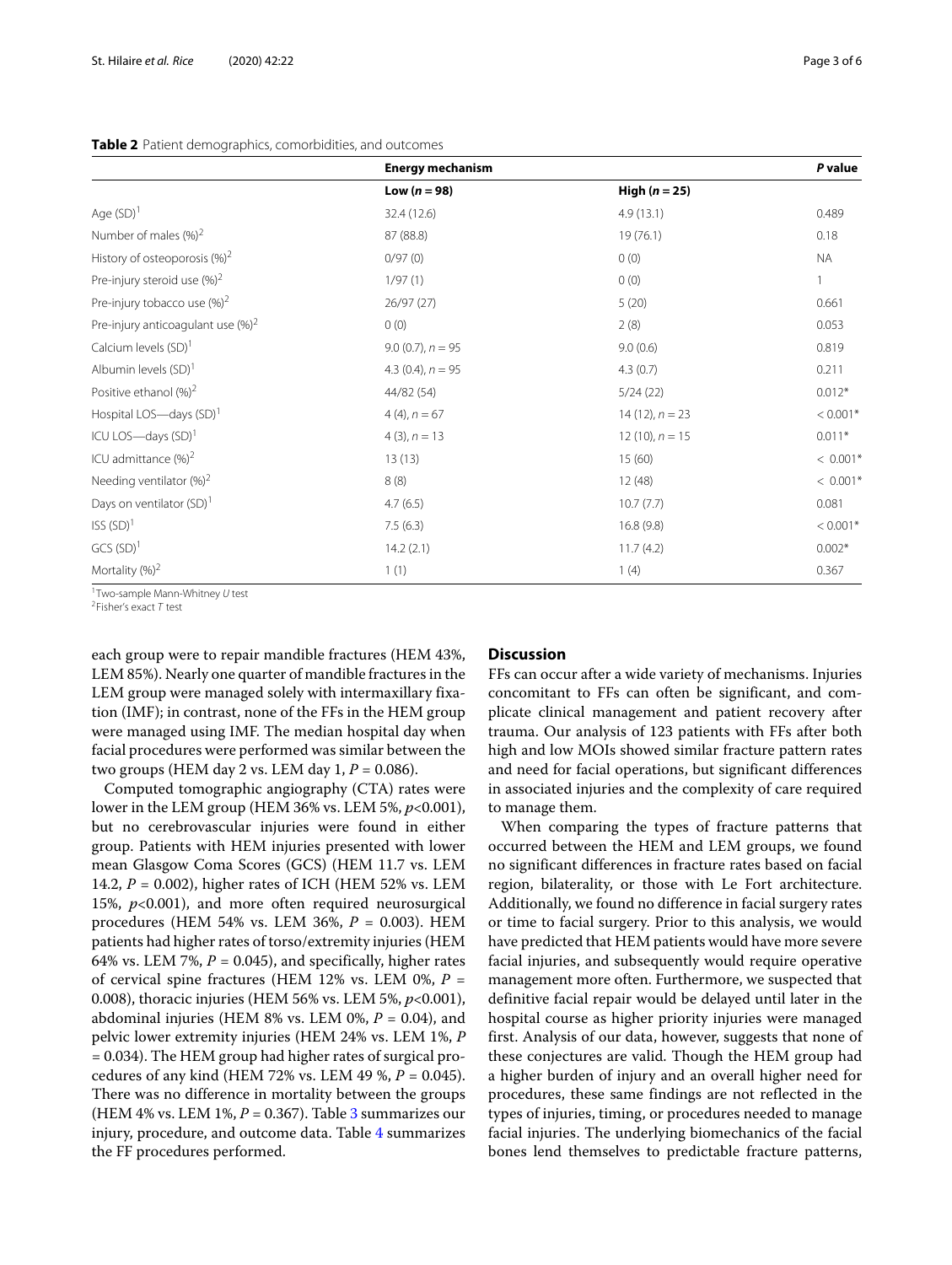<span id="page-3-0"></span>

| Table 3 Facial fracture location, associated injuries, and procedures |  |  |  |  |
|-----------------------------------------------------------------------|--|--|--|--|
|-----------------------------------------------------------------------|--|--|--|--|

|                                          | <b>Energy mechanism</b> |                 | P value    |
|------------------------------------------|-------------------------|-----------------|------------|
|                                          | Low $(n = 98)$          | High $(n = 25)$ |            |
| <b>Fracture location</b>                 |                         |                 |            |
| Upper third $(\%)$ <sup>1</sup>          | 13(13)                  | 6(24)           | 0.217      |
| Midface $(\%)$ <sup>1</sup>              | 62(63)                  | 21 (84)         | 0.057      |
| Mandible (%) <sup>1</sup>                | 37 (38)                 | 5(20)           | 0.105      |
| Bilateral (%) <sup>1</sup>               | 17(17)                  | 8(32)           | 0.161      |
| Le Fort $(%)$ <sup>1</sup>               | 3(3)                    | 3(12)           | 0.098      |
| Multiple facial fractures <sup>1</sup>   | 45 (46)                 | 15(60)          | 0.264      |
| <b>Associated injuries</b>               |                         |                 |            |
| Any head or neck injury (%) <sup>1</sup> | 35 (36)                 | 17(68)          | 0.265      |
| Intracranial hemorrhage (%) <sup>1</sup> | 15(15)                  | 13(52)          | $< 0.001*$ |
| Cerebrovascular (%) <sup>1</sup>         | 0(0)                    | 0(0)            | <b>NA</b>  |
| Concussion $(%)1$                        | 33 (34)                 | 14(56)          | 0.064      |
| Cervical spine fracture (%) <sup>1</sup> | 0(0)                    | 3(12)           | $< 0.001*$ |
| Any torso or extremity injury $(\%)^1$   | 7(7)                    | 16(64)          | $0.0453*$  |
| Thoracic $(%)$ <sup>1</sup>              | 5(5)                    | 14(56)          | $< 0.001*$ |
| Abdominal (%) <sup>1</sup>               | 0(0)                    | 2(8)            | $0.040*$   |
| Pelvic/lower extremity (%) <sup>1</sup>  | 1(1)                    | 6(24)           | $< 0.001*$ |
| <b>Procedures</b>                        |                         |                 |            |
| $CTA2$ performed $(\%)1$                 | 5(5)                    | 9(36)           | $< 0.001*$ |
| Any procedure (%) <sup>1</sup>           | 48 (49)                 | 18(72)          | $0.045*$   |
| Neurosurgical procedure (%) <sup>1</sup> | 5(5)                    | 7(28)           | $0.002*$   |
| Facial surgery required $(\%)^1$         | 39 (40)                 | 7(28)           | 0.357      |

1Fisher's exact T test

2Computed tomography angiography

but whether highly variable MOIs as seen in our analysis generate traumatic forces similar enough to fracture these bones similarly is unclear; our data suggests this may be the case, but clearly a dedicated study with a larger sample size is warranted to further explore these findings [\[2\]](#page-5-1).

Over half of our LEM patients tested positive for ethanol in contrast to only 22% of our HEM patients. Prior studies have recognized ethanol use as a common feature of patients at the time of facial trauma, but the higher prevalence in patients with FFs after LEMs compared to HEMs has not been reported [\[11,](#page-5-7) [12\]](#page-5-8). Given the two most common MOIs for the LEM group were assaults and groundlevel falls, our findings further implicate ethanol use as an important factor in these MOIs, and may offer an opportunity for targeted injury-prevention strategies. Our LEM patients had very low rates of injuries "below the clavicles" (only 7% of patients), but 15% had ICHs, and 34% had concussion symptoms. Over 13% of LEM patients required ICU admission with a mean ICU LOS of 4 days. These findings speak to the possibilities of serious neurological injuries associated with FFs after seemingly minor

#### <span id="page-3-1"></span>**Table 4** Procedure summary

|                                            | Low energy ( $n = 39$ ) | High energy $(n = 7)$ |
|--------------------------------------------|-------------------------|-----------------------|
| IMF/closed only (%)                        | 8(21)                   | 0(0)                  |
| <b>IME</b> mandible ORIE<br>unilateral (%) | 11(28)                  | 1(14)                 |
| <b>IME</b> mandible ORIE<br>bilateral (%)  | 7(18)                   | 2(29)                 |
| Mandible ORIF<br>unilateral (%)            | 3(8)                    | 0(0)                  |
| Mandible ORIF<br>bilateral (%)             | 4(10)                   | 0(0)                  |
| Zygoma ORIF (%)                            | 2(5)                    | 1(14)                 |
| Orbital floor ORIF (%)                     | 2(5)                    | 0(0)                  |
| Zygoma and orbital<br>floor $(\%)$         | 1(3)                    | 0(0)                  |
| Le Fort ORIF<br>(multiple) (%)             | 0(0)                    | 0(0)                  |
| Le Fort ORIF<br>(multiple) and IMF (%)     | 1(3)                    | 2(29)                 |
| Frontal sinus ORIF (%)                     | 0(0)                    | 1(14)                 |

IMF intermaxillary fixation, ORIF open reduction internal fixation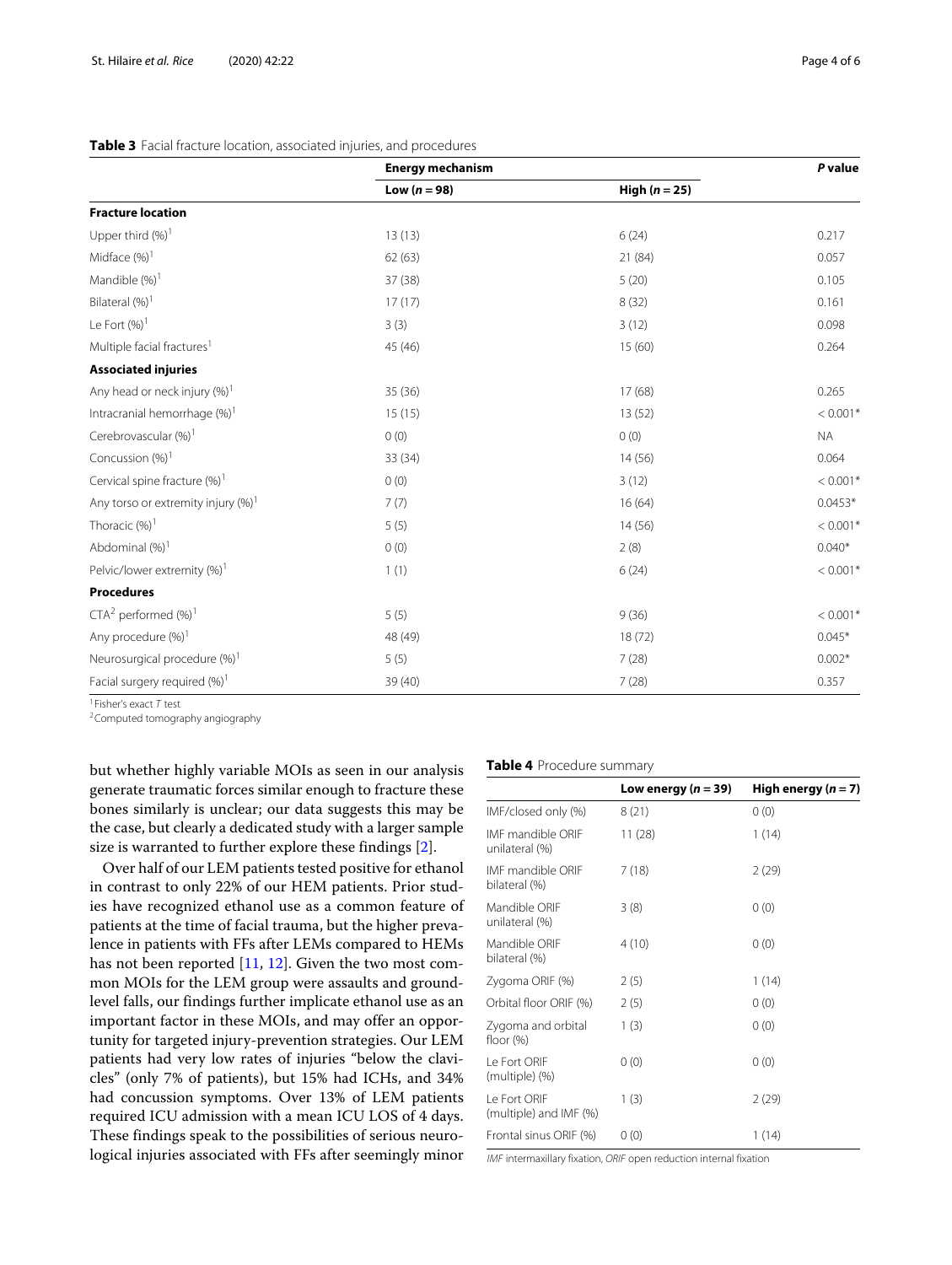MOIs. This is particularly true in the setting of concomitant ethanol use at the time of injury which can potentially cloud patient evaluation and should serve to heighten the need to aggressively screen these patients for intracranial, craniofacial, cervical, and cerebrovascular injuries. Given the low prevalence of torso/extremity injuries, routine radiological imaging may not be necessary in patients with FFs after LEM unless a clear indication exists; validation of our findings with a multicenter analysis is warranted.

Patients suffering from FFs after HEMs often had severe concomitant injuries complicating their care. Fifty-two percent had ICHs, nearly half of whom required neurosurgical procedures to manage these injuries. In addition to these neurological injuries, HEM patients had nine times the rates of torso and extremity injuries compared to LEM patients (HEM 64% vs. LEM 7%, *P* = 0.045). Correspondingly, HEM patients had nearly double the mean ISS, were admitted to the ICU five times as often, and had an average ICU LOS 8 days longer than their LEM counterparts. Patients with FFs from HEMs were considerably more injured and required longer and more complex medical care. Given these findings, aggressive detection of the head, neck, torso, and extremity injuries and subsequent early transfer to an advanced trauma center for management are warranted.

While there was no significant difference in fracture patterns or FF procedure rates between the two groups, the profile of FF procedures differed. Procedures performed in the LEM population were almost exclusively for the treatment of mandibular fracture (85%) compared to only 45% of facial procedures performed in the HEM patients. Unfortunately, given the small number of procedures performed, deeper analysis of differences in FF procedures performed is difficult in our data. Corresponding to the higher rates of non-craniofacial injuries, the HEM group required higher rates of procedures to manage these injuries. Interestingly, despite the greater injury burden, procedures required, and longer hospital course, we found no differences in mortality between the two groups. This finding suggests that, despite the higher burdens of injury and more complex hospital courses in these patients, their life-threatening injuries were appropriately detected and managed. These findings support the need for proactive detection of concomitant injuries and the subsequent multidisciplinary management of these patients at highquality trauma systems.

Our study has several important limitations. This was a retrospective review of a prospectively maintained trauma database and so is vulnerable to errors in data coding and retrieval. SBCH is the only ACS-verified Level-I Trauma Center for the Santa Barbara County region, and though the majority of FFs in our area are referred to us, we were not able to capture those patients to whom referral was not offered, or those refusing transfer from remote

hospitals; the impact these patients have on our understanding of FFs in our region is not known. We were not able to evaluate other intoxicants beyond ethanol in our review; clearly, this information would deepen our understanding of the role that intoxication may play in these injuries and may serve as a topic for dedicated study. Only seven HEM patients required operative fixation of their FFs in contrast to 39 patients in the LEM. These small numbers severely hampered our ability to conduct deeper analysis into differences in the types of procedures required, and we are unable to draw conclusions to this question. We did not independently audit the treatment decisions made (operative vs. nonoperative, nor the type of operation performed), and as such, we are unable to comment on the overall absolute rates of operative intervention. The majority of fractures in both groups were managed nonoperatively, and no difference in the relative rates of operative intervention was found; we are unable to draw any further conclusions in regards to the rates of operations in our study population. Lastly, this was a single-institution study of FFs occurring in the Santa Barbara County region; our data analysis is limited by the small patient population, and so leaves us vulnerable to type II statistical error. The body of literature regarding FFs would benefit from a dedicated multicenter analysis.

#### **Conclusion**

FFs after HEM events were associated with severe and multifocal injuries. FFs after LEM events were associated with ICH, concussions, and cervical spine fractures. Mechanism-based screening strategies will allow for the appropriate detection and management of injuries that occur concomitant to FFs.

#### **Abbreviations**

FF: Facial fracture; HEM: High-energy mechanism; LEM: Low-energy mechanism; MOIs: Mechanisms of injury; ICH: Intracranial hemorrhage; SBCH: Santa Barbara Cottage Hospital; ISS: Injury Severity Score; LOS: Length of stay; ICU: Intensive care unit; HD: Hospital day; GCS: Glasgow Coma Scores

#### **Acknowledgements**

The authors wish to acknowledge Ms. Liliana Limon for her assistance in registry data extraction.

#### **Authors' contributions**

Study design: CSH, AJ, SK, RS. Literature search: AJ, CSH, RS. Data collection: CSH, CL, HA, NF. Data analysis: AJ, CSH, RS. Writing: RS, AJ, CSH. Critical revision: RS, AJ, CSH, SK. The authors read and approved the final manuscript.

#### **Funding**

#### None.

#### **Availability of data and materials**

The datasets generated for the current study are not publicly available as they contain health information protected under the U.S. Health Insurance Portability and Accountability Act of 1996 but are available upon reasonable request.

#### **Ethics approval and consent to participate**

This study received Institutional Review Board Approval at Santa Barbara Cottage Hospital.